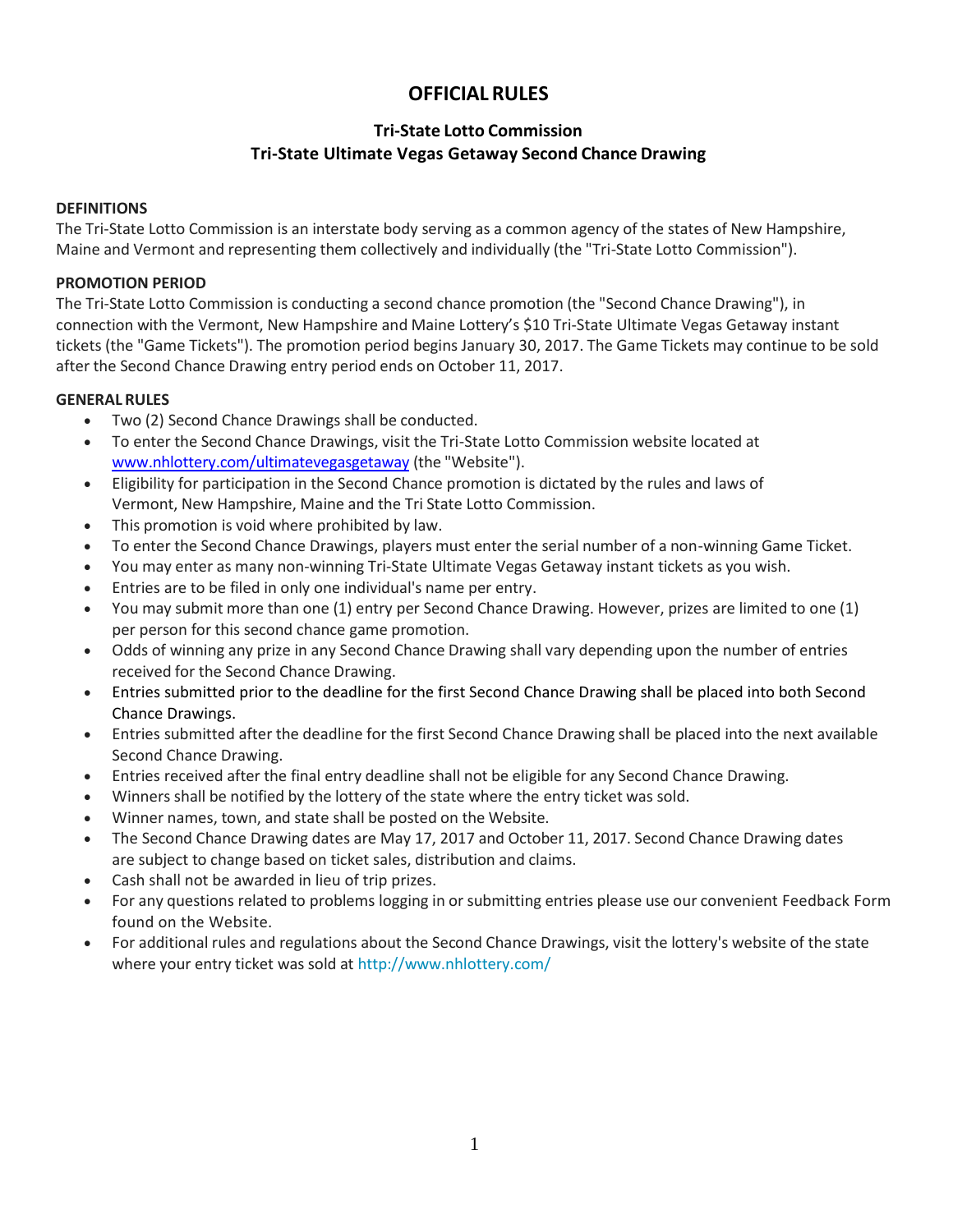### **ENTRY RULES**

 To be eligible to enter the Tri-State Ultimate Vegas Getaway Second Chance Drawings, you must register on the Website and enter your name, mailing address, city, state and ZIP code, phone number and a valid email address and check the box to certify that you are at least eighteen (18) years old and understand that all Game Tickets, transactions and winners are subject to these Rules, the rules and regulations of the Vermont, New Hampshire and Maine lotteries, the rules of the Tri-State Lotto Commission as applicable, state laws, and th[e Terms](https://tristate.secondchancebonuszone.com/margaritaville/terms) of Use and [Privacy](https://tristate.secondchancebonuszone.com/margaritaville/privacy) Policy located on the Website.

 The Website is the only method of entry into this Second Chance Drawing. Entries sent via any other method (US mail/courier, drop-off etc.), shall not be opened, nor reviewed or returned and shall be disqualified.

- The serial number must be entered from non-winning Tri-State Ultimate Vegas Getaway Game Ticket for each entry. The serial number is either the 13 digit number that is found on the bottom front of Game Tickets in the scratch-off area. The Tri-State Lotto Commission, the New Hampshire Lottery Commission and/or Pollard Banknote Limited shall not be responsible for data entry errors by entrants.
- The serial number from any non-winning Game Ticket may be entered only one (1) time.
- Second Chance Drawing entrants do not have to retain the Game Tickets they submit as proof of eligibility to claim their prize.
- The entry deadline for the first Second Chance Drawing is 11:59 PM EST on May 15, 2017.
- The entry deadline for the second Second Chance Drawing is 11:59 PM EST on October 9, 2017.
- All Second Chance Drawing entries are subject to validation by the Tri-State Lotto Commission or its designee and may be disqualified if eligibility requirements are not met.
- Game Tickets determined to be in a stolen/missing inventory status or not part of a valid sold, activated or promotional inventory status shall be disqualified.
- The Tri-State Lotto Commission and/or its administrators, at their sole discretion, may disqualify an entrant, winner, or designee from participating in any aspect of the Second Chance Drawings if they deem or suspect that such person has engaged in or has attempted to engage in any of the following: (a) acting in violation of these Official Rules or the Terms of Use or Privacy Policy; (b) damaging, tampering with or corrupting the operation of the Website; (c) acting with intent to annoy, harass or abuse any other person; (d) use of any automated bot, macro, script or other robotic, mechanical, programmed or automated devices to submit data to the Website; (e) repeated attempts to submit multiple entries; (f) any unsportsmanlike, inappropriate, uncooperative, disruptive, fraudulent, potentially fraudulent, or unusual behavior or activity; or (g) activity deemed to be generally inconsistent with the intended operation of the Second Chance Drawings. CAUTION: ANY ATTEMPT BY A PERSON TO DELIBERATELY DAMAGE OR CORRUPT ANY WEBSITE OR UNDERMINE THE LEGITIMATE OPERATION OF THE SECOND CHANCE DRAWING IS A VIOLATION OF CRIMINAL AND CIVIL LAWS. SHOULD SUCH AN ATTEMPT BE MADE, THE TRI-STATE LOTTO COMMISSION AND ITS ADMINISTRATORS RESERVE THE RIGHT TO PROSECUTE AND SEEK DAMAGES FROM ANY SUCH INDIVIDUAL TO THE FULLEST EXTENT OF THE LAW.

### **DRAWING DATES AND PRIZES**

Entry deadline dates and drawing dates are:

| Drawing No. | <b>Entry Deadline Date</b>   | <b>Drawing Date</b> |
|-------------|------------------------------|---------------------|
|             | 11:59 PM EST May 15, 2017    | May 17, 2017*       |
|             | 11:59 PM EST October 9, 2017 | October 11, 2017*   |

The Tri-State Lotto Commission shall award a total of 34 trip prizes. Seventeen (17) trip winners will be selected for each drawing with seven (7) trip winners from New Hampshire entries per drawing, seven (7) trip winners from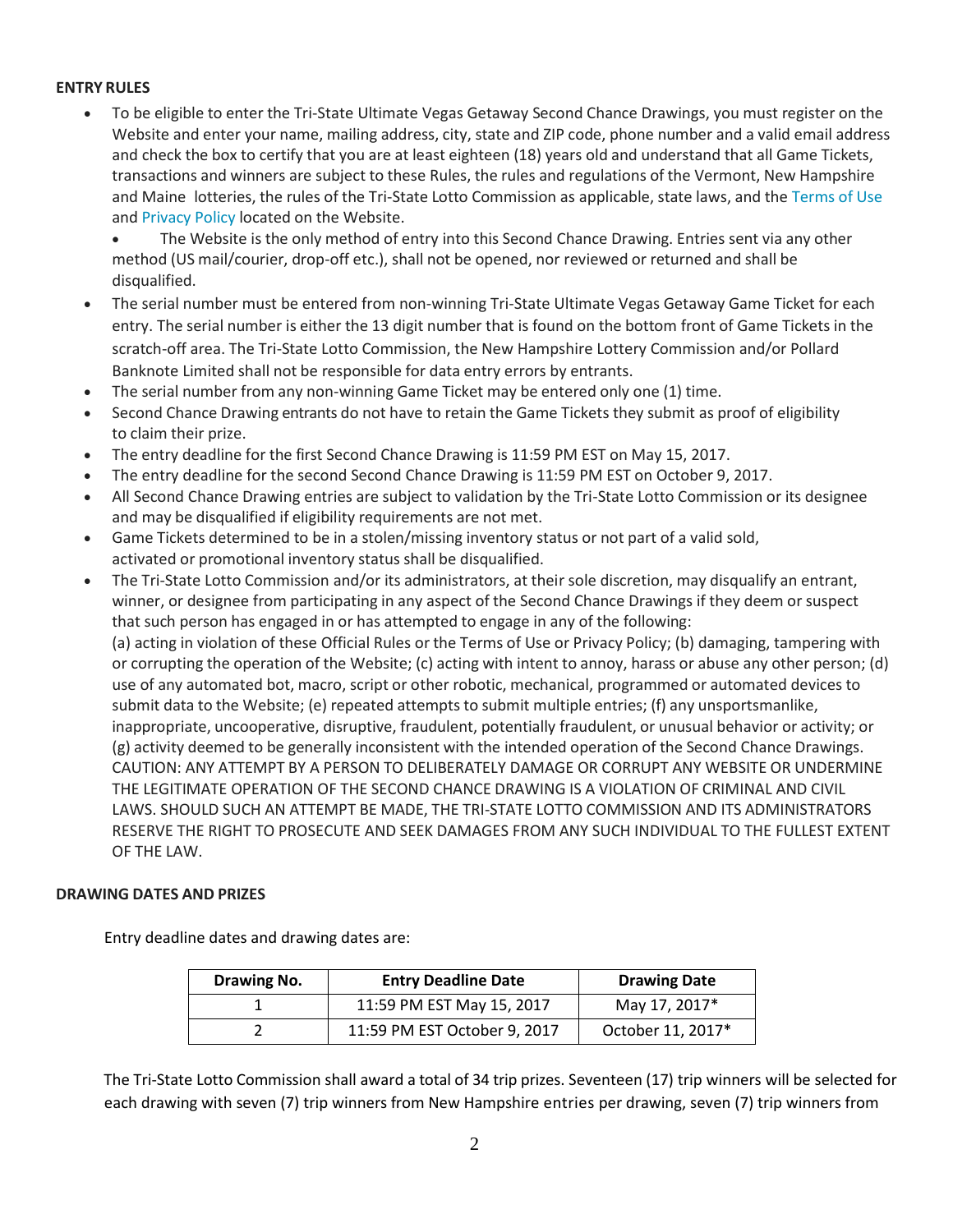Maine entries per drawing and three (3) trip winners from Vermont entries per drawing. Each Prize Trip Winner shall receive a four (4) day/three (3) night trip for two (2) to Las Vegas, NV. The trip shall include the following for each Prize Trip Winner:

- Roundtrip Economy Airfare for Two (including taxes & fees) to Las Vegas, Nevada (LAS). The Winner can depart from any major US airport excluding Hawaii & Alaska. Return flight must be to the same airport from which the winner departed.
- Private transfers return to airport/hotel
- 3 Nights' Accommodation in a Prestige Luxury Suite at the Palazzo® Las Vegas
- Two premium show tickets
- \$500 Dinner Voucher for your choice on any Palazzo® Restaurant
- VIP Gift basket in room upon arrival
- $\bullet$  \$1,000 Cash

Trips are subject to restrictions.

\*Actual drawing dates are subject to change at the sole discretion of the Tri-State Lotto Commission.

### **TRI-STATE BONUS CASH DRAWING**

One additional Tri-State Bonus Cash Prize Drawing shall be held for the 34 Grand Prize Trip winners. The Bonus Cash Drawing will be held before the trips to Vegas at a date to be determined by the Tri-State Lotto Commission. The below cash prizes are in addition to the trip as detailed above. The cash prizes will be awarded as follows:

> One (1) - \$25,000 Prize Two (2) - \$10,000 Prizes Five (5) - \$5,000 Prizes Ten (10) - \$2,500 Prizes Sixteen (16) - \$1,000 Prizes

### **WINNERNOTIFICATION**

- Winners shall be contacted by the Lottery of the state where the Game Ticket was sold with the prize claim instructions. Players should always check the WINNERS page on the Website after a Second Chance Drawing to see if they have won.
- Vacation packages are transferable one time. The withholding taxes will still be paid on behalf of the winner. No name changes are allowed once a reservation has been made.
- The primary person booking the room must be 21 years of age or older due to the presence of a casino on site. Nevada law prohibits individuals less than 21 years of age from playing casino games in Las Vegas. No exceptions.
- Each winner's name, town and state of residence shall be posted on the Website following the validation of the winners.
- Disqualification, forfeiture and the selection of an alternate potential winner may result from any of the following: (a) the potential winner's failure to respond to any notification within the specified response period; (b) the return of an email notification as undeliverable after three (3) attempts; (c) the return of any other notice as undeliverable; (d) the potential winner's failure to provide satisfactory proof of age, identity and residency; (e) the potential winner's failure to execute and return the required documents within the specified return period; (f) the potential winner's failure to be available to receive the prize; (g) the potential winner's